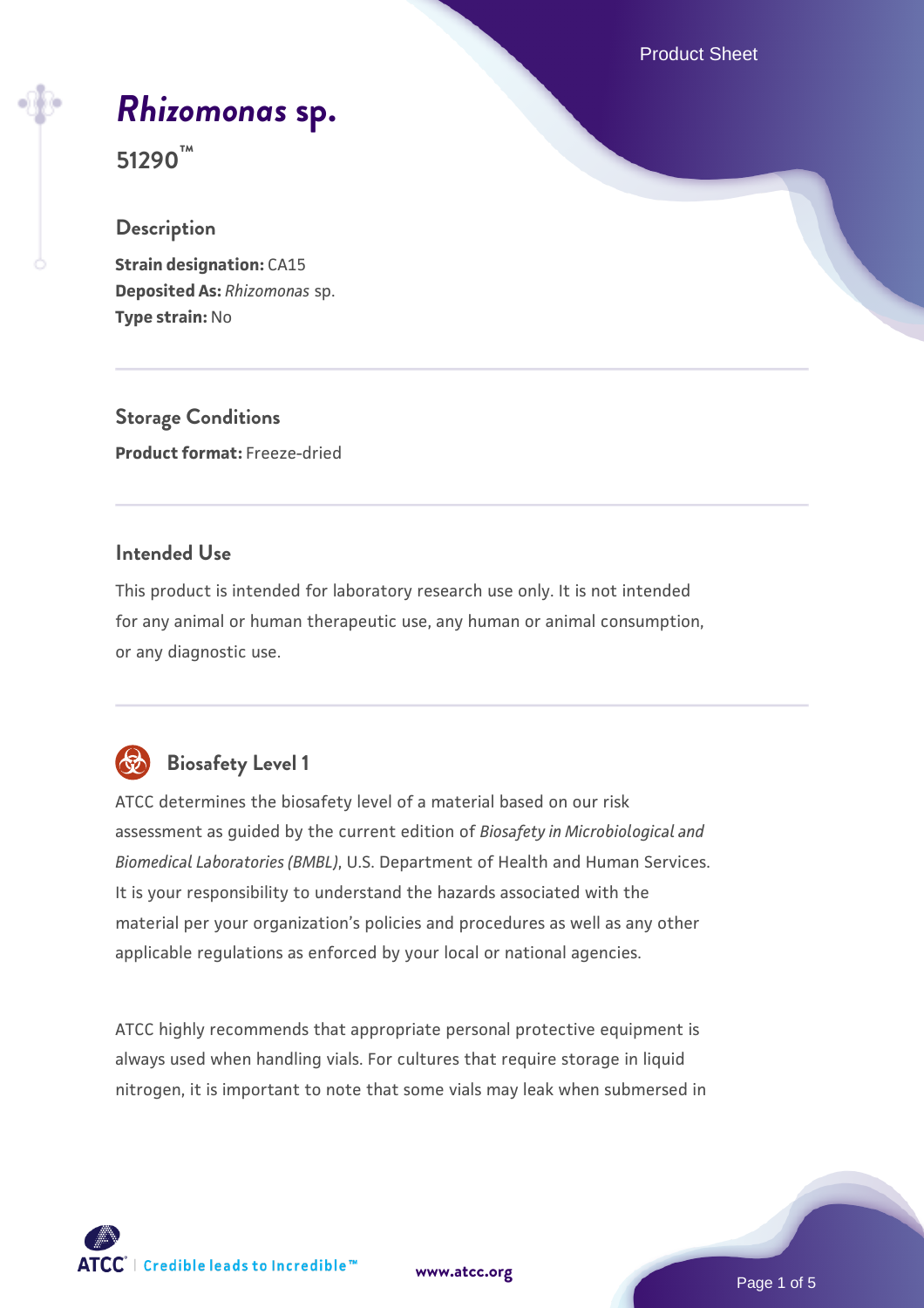liquid nitrogen and will slowly fill with liquid nitrogen. Upon thawing, the conversion of the liquid nitrogen back to its gas phase may result in the vial exploding or blowing off its cap with dangerous force creating flying debris. Unless necessary, ATCC recommends that these cultures be stored in the vapor phase of liquid nitrogen rather than submersed in liquid nitrogen.

### **Certificate of Analysis**

For batch-specific test results, refer to the applicable certificate of analysis that can be found at www.atcc.org.

#### **Growth Conditions**

**Medium:**  [ATCC Medium 1700: Rhizomonas medium](https://www.atcc.org/-/media/product-assets/documents/microbial-media-formulations/atcc-medium-1700.pdf?rev=10cdf9df561a498196688eb5e66a9440) **Temperature:** 30°C

### **Handling Procedures**

**1. Open vial according to enclosed instructions.**

**3. Transfer this aliquot back into the broth tube. Mix well. A secondary broth tube may be inoculated from this suspension.**

#### **4. Incubate broth tubes at 30oC for 3 to 5 days.**

5. After growth is established in broth culture, transfers may be paid to solid media.

#### **Notes**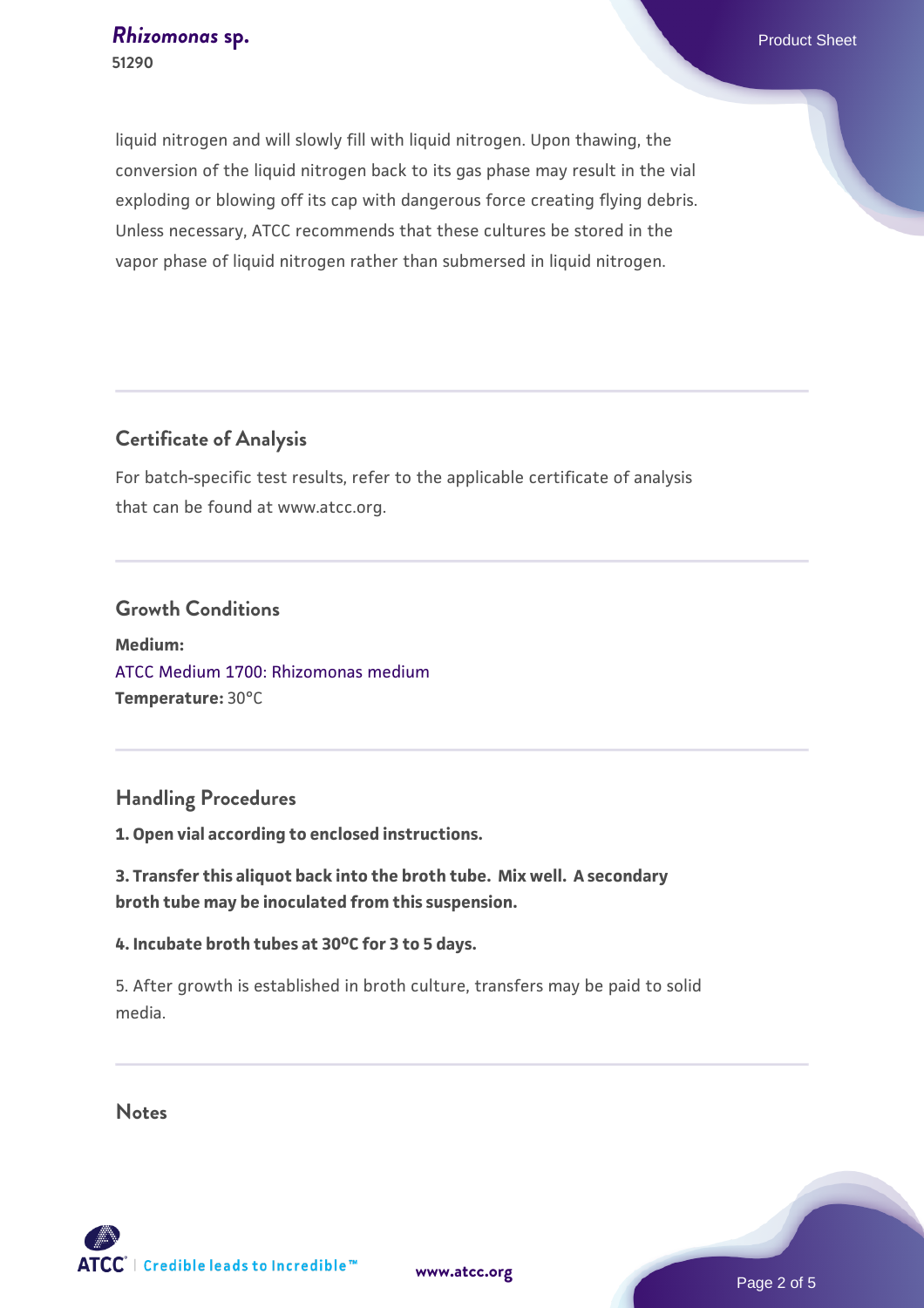#### **[Rhizomonas](https://www.atcc.org/products/51290) [sp.](https://www.atcc.org/products/51290)** Product Sheet **51290**

Colonies on #1700 agar are circular, entire, convex, opaque, and white.

#### **Material Citation**

If use of this material results in a scientific publication, please cite the material in the following manner: *Rhizomonas* sp. (ATCC 51290)

#### **References**

References and other information relating to this material are available at www.atcc.org.

#### **Warranty**

The product is provided 'AS IS' and the viability of ATCC® products is warranted for 30 days from the date of shipment, provided that the customer has stored and handled the product according to the information included on the product information sheet, website, and Certificate of Analysis. For living cultures, ATCC lists the media formulation and reagents that have been found to be effective for the product. While other unspecified media and reagents may also produce satisfactory results, a change in the ATCC and/or depositor-recommended protocols may affect the recovery, growth, and/or function of the product. If an alternative medium formulation or reagent is used, the ATCC warranty for viability is no longer valid. Except as expressly set forth herein, no other warranties of any kind are provided, express or implied, including, but not limited to, any implied warranties of merchantability, fitness for a particular purpose, manufacture according to cGMP standards, typicality, safety, accuracy, and/or noninfringement.



**[www.atcc.org](http://www.atcc.org)**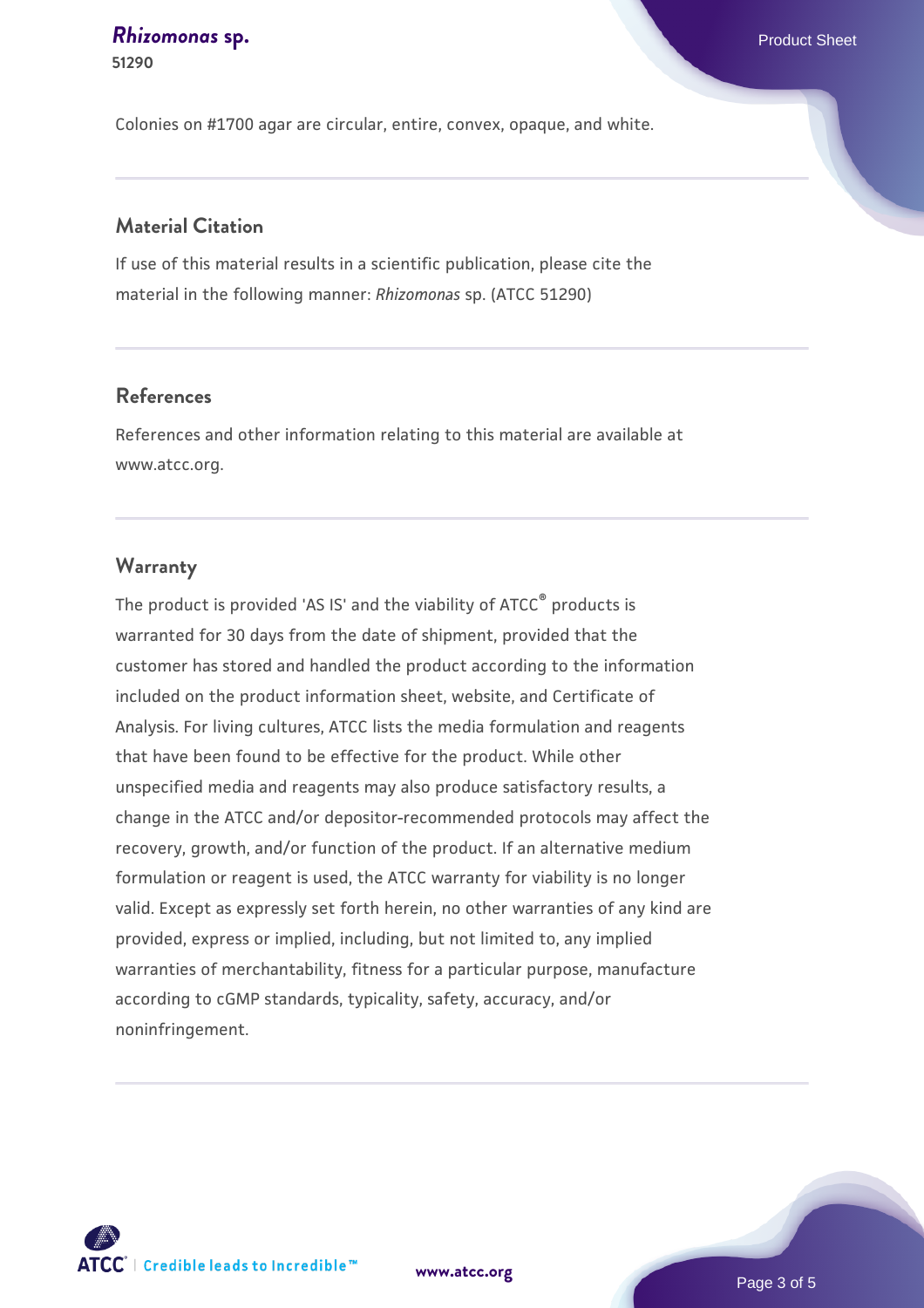### *[Rhizomonas](https://www.atcc.org/products/51290)* **[sp.](https://www.atcc.org/products/51290)** Product Sheet

**51290**

#### **Disclaimers**

This product is intended for laboratory research use only. It is not intended for any animal or human therapeutic use, any human or animal consumption, or any diagnostic use. Any proposed commercial use is prohibited without a license from ATCC.

While ATCC uses reasonable efforts to include accurate and up-to-date information on this product sheet, ATCC makes no warranties or representations as to its accuracy. Citations from scientific literature and patents are provided for informational purposes only. ATCC does not warrant that such information has been confirmed to be accurate or complete and the customer bears the sole responsibility of confirming the accuracy and completeness of any such information.

This product is sent on the condition that the customer is responsible for and assumes all risk and responsibility in connection with the receipt, handling, storage, disposal, and use of the ATCC product including without limitation taking all appropriate safety and handling precautions to minimize health or environmental risk. As a condition of receiving the material, the customer agrees that any activity undertaken with the ATCC product and any progeny or modifications will be conducted in compliance with all applicable laws, regulations, and guidelines. This product is provided 'AS IS' with no representations or warranties whatsoever except as expressly set forth herein and in no event shall ATCC, its parents, subsidiaries, directors, officers, agents, employees, assigns, successors, and affiliates be liable for indirect, special, incidental, or consequential damages of any kind in connection with or arising out of the customer's use of the product. While reasonable effort is made to ensure authenticity and reliability of materials on deposit, ATCC is not liable for damages arising from the misidentification or misrepresentation of such materials.

Please see the material transfer agreement (MTA) for further details regarding the use of this product. The MTA is available at www.atcc.org.

**Copyright and Trademark Information**